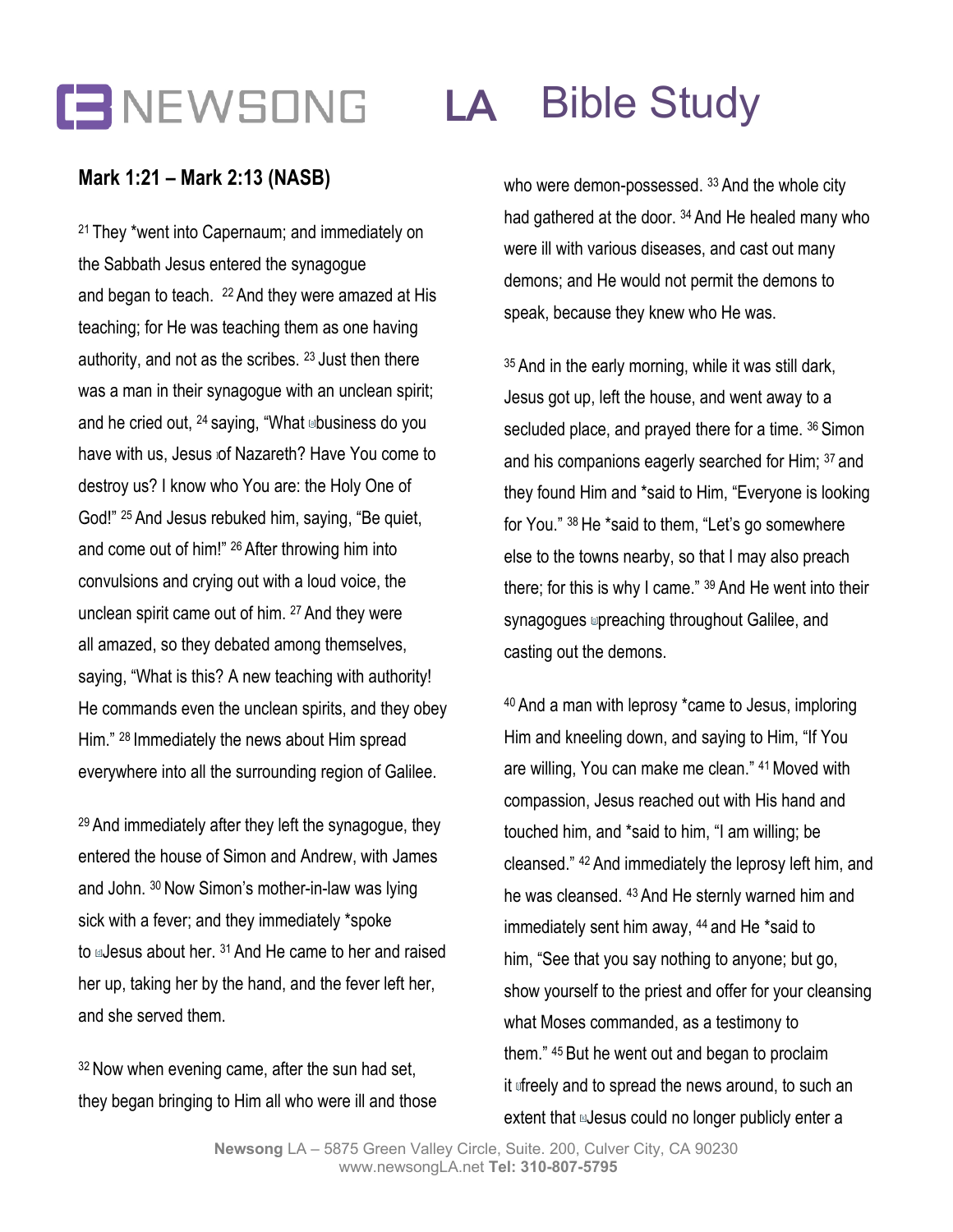# **LA** Bible Study

city, but ustayed out in unpopulated areas; and they were coming to Him from everywhere.

The Paralyzed Man Healed

2 When Jesus came back to Capernaum a few days later, it was heard that He was at home. <sup>2</sup> And many were gathered together, so that there was no longer space, not even near the door; and He was speaking the word to them. <sup>3</sup> And some people \*came, bringing to Him a man who was paralyzed, carried by four men.  $4$  And when they were unable to  $m$ get to Him because of the crowd, they removed the roof above Him; and after digging an opening, they let down the pallet on which the paralyzed man was lying. <sup>5</sup> And Jesus, seeing their faith, \*said to the paralyzed man, "Son, your sins are forgiven." <sup>6</sup> But some of the scribes were sitting there and thinking it over in their hearts, <sup>7</sup> "Why does this man speak that way? He is blaspheming! Who can forgive sins except God alone?" <sup>8</sup> Immediately Jesus, aware **oin His spirit that** they were thinking that way within themselves, \*said to them, "Why are you thinking about these things in your hearts? <sup>9</sup> Which is easier, to say to the paralyzed man, 'Your sins are forgiven'; or to say, 'Get up, and pick up your pallet and walk'? <sup>10</sup> But so that you may know that the Son of Man has authority on earth to forgive sins"—He \*said to the paralyzed man, <sup>11</sup> "I say to you, get up, pick up your pallet, and go home." <sup>12</sup> And he got up and immediately picked up the pallet and went out in the sight of everyone, so

that they were all amazed and were glorifying God, saying, "We have never seen anything like this!"

<sup>13</sup> And He went out again by the seashore; and all the **□**people were coming to Him, and He was teaching them.

#### **Opening Discussion Questions**

What was the best instructional message you have heard? What made it so amazing? What did you learn?

#### **Bible Study Questions**

1. What are the key elements in the account of Jesus' trip to the synagogue in Capernaum? \_\_\_\_\_\_\_\_\_\_\_\_\_\_\_\_\_\_\_\_\_\_\_\_\_\_\_\_\_\_\_\_\_\_\_\_\_\_\_\_\_\_\_\_\_\_\_

\_\_\_\_\_\_\_\_\_\_\_\_\_\_\_\_\_\_\_\_\_\_\_\_\_\_\_\_\_\_\_\_\_\_\_\_\_\_\_\_\_\_\_\_\_\_\_ \_\_\_\_\_\_\_\_\_\_\_\_\_\_\_\_\_\_\_\_\_\_\_\_\_\_\_\_\_\_\_\_\_\_\_\_\_\_\_\_\_\_\_\_\_\_\_ \_\_\_\_\_\_\_\_\_\_\_\_\_\_\_\_\_\_\_\_\_\_\_\_\_\_\_\_\_\_\_\_\_\_\_\_\_\_\_\_\_\_\_\_\_\_\_ \_\_\_\_\_\_\_\_\_\_\_\_\_\_\_\_\_\_\_\_\_\_\_\_\_\_\_\_\_\_\_\_\_\_\_\_\_\_\_\_\_\_\_\_\_\_\_

2. How many times do you find "immediately" in this reading? What follows immediately after each occurrence? What significance do you think the author is trying to convey?

\_\_\_\_\_\_\_\_\_\_\_\_\_\_\_\_\_\_\_\_\_\_\_\_\_\_\_\_\_\_\_\_\_\_\_\_\_\_\_\_\_\_\_\_\_\_\_ \_\_\_\_\_\_\_\_\_\_\_\_\_\_\_\_\_\_\_\_\_\_\_\_\_\_\_\_\_\_\_\_\_\_\_\_\_\_\_\_\_\_\_\_\_\_\_ \_\_\_\_\_\_\_\_\_\_\_\_\_\_\_\_\_\_\_\_\_\_\_\_\_\_\_\_\_\_\_\_\_\_\_\_\_\_\_\_\_\_\_\_\_\_\_ \_\_\_\_\_\_\_\_\_\_\_\_\_\_\_\_\_\_\_\_\_\_\_\_\_\_\_\_\_\_\_\_\_\_\_\_\_\_\_\_\_\_\_\_\_\_\_ \_\_\_\_\_\_\_\_\_\_\_\_\_\_\_\_\_\_\_\_\_\_\_\_\_\_\_\_\_\_\_\_\_\_\_\_\_\_\_\_\_\_\_\_\_\_\_

3. How many times do you see Jesus' divine nature in this reading? How many times do you see Jesus as human? Do you find any of these occurrences or His behavior surprising?

\_\_\_\_\_\_\_\_\_\_\_\_\_\_\_\_\_\_\_\_\_\_\_\_\_\_\_\_\_\_\_\_\_\_\_\_\_\_\_\_\_\_\_\_\_\_\_ \_\_\_\_\_\_\_\_\_\_\_\_\_\_\_\_\_\_\_\_\_\_\_\_\_\_\_\_\_\_\_\_\_\_\_\_\_\_\_\_\_\_\_\_\_\_\_ \_\_\_\_\_\_\_\_\_\_\_\_\_\_\_\_\_\_\_\_\_\_\_\_\_\_\_\_\_\_\_\_\_\_\_\_\_\_\_\_\_\_\_\_\_\_\_ \_\_\_\_\_\_\_\_\_\_\_\_\_\_\_\_\_\_\_\_\_\_\_\_\_\_\_\_\_\_\_\_\_\_\_\_\_\_\_\_\_\_\_\_\_\_\_ \_\_\_\_\_\_\_\_\_\_\_\_\_\_\_\_\_\_\_\_\_\_\_\_\_\_\_\_\_\_\_\_\_\_\_\_\_\_\_\_\_\_\_\_\_\_\_

4. Who does Jesus heal in these passages? What type of ailments do they have? Why do you think the author included these?